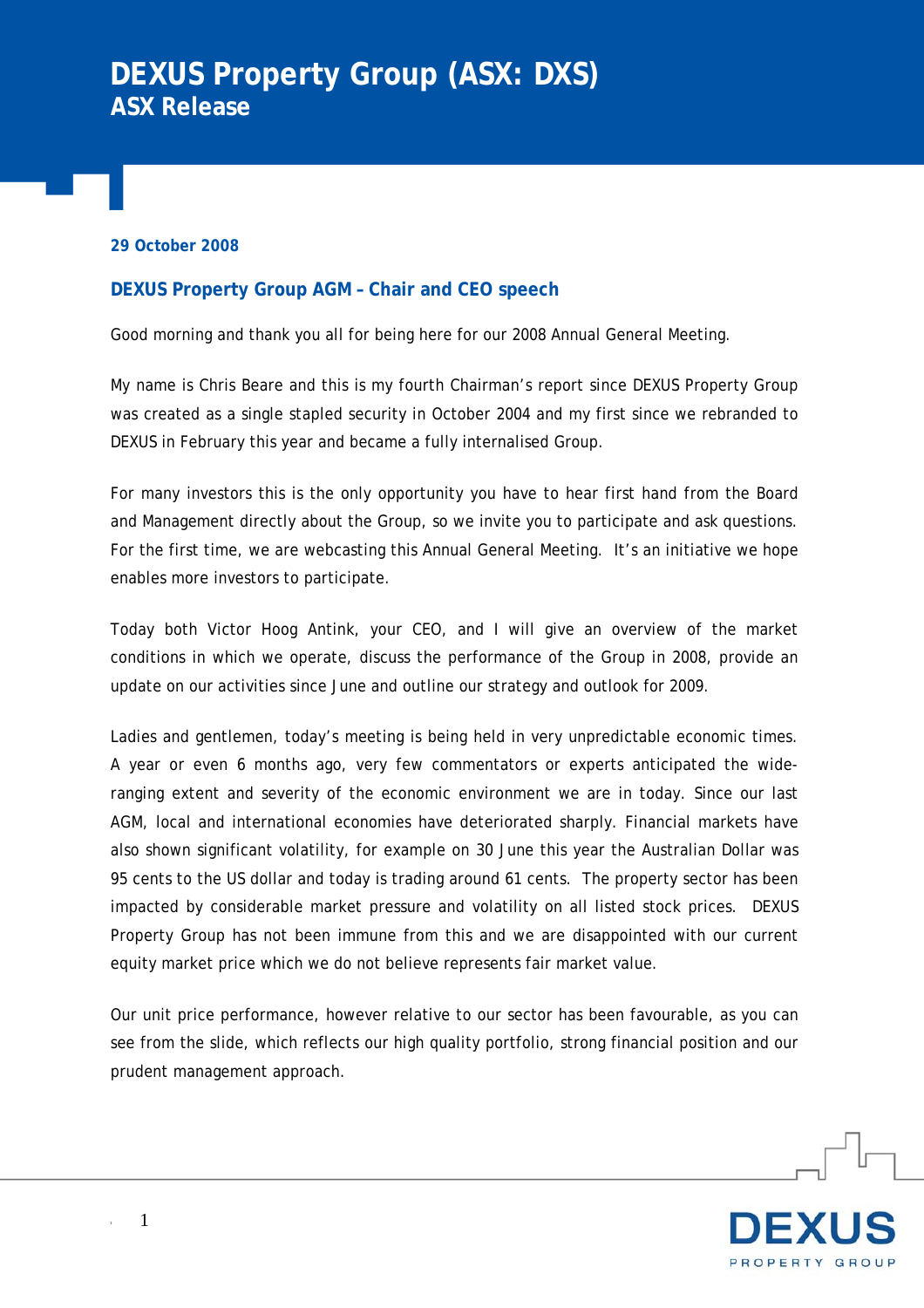At DEXUS, much of what we have done over the last few years has put us in a strong position for these tough times. During this last year the team have achieved a number of important milestones in implementing our strategy:

- we have substantially reduced debt levels. The disposal of \$1bn of retail assets into our wholesale fund, consistent with our strategy to focus on our core strengths in office and industrial, strengthened our balance sheet and enabled us to redeploy the funds to reduce our gearing, which stands at 37% today, against a target level of 40% to 45% and debt covenants of 55%.
- we reinforced our strong capital management approach. We have an experienced Board Finance Committee and a strong in house treasury team which actively manages interest rate and currency risks.
- we have a high quality, effective management team. In early 2008 the Executive team was expanded and in mid 2008 we reviewed industry remuneration practices, increased some of our executive packages and put in place an extended Long Term Incentive plan to ensure this team is retained.
- we have reduced the number of stakeholders we serve. In October 2007, we bought out Calwest from our US portfolio joint venture to give us the ability to recycle assets and restructure the portfolio. In February we bought out Deutsche Bank's 50% interest, and rebranded to DEXUS Property Group thereby ensuring everything we do is now focused on one set of investors.

## **Strong results underpinning distribution growth**

In these increasingly tough market conditions, DEXUS has continued to deliver strong results across the business. Operating income for the year was \$498 million which is down 2.9% but in line with expectations due to the disposal of the retail assets during the year. Distributions to security holders increased 5.3% to 11.9 cents. This represents an annual compound growth rate of 4.3%, since the stapling of the trusts in late 2004.

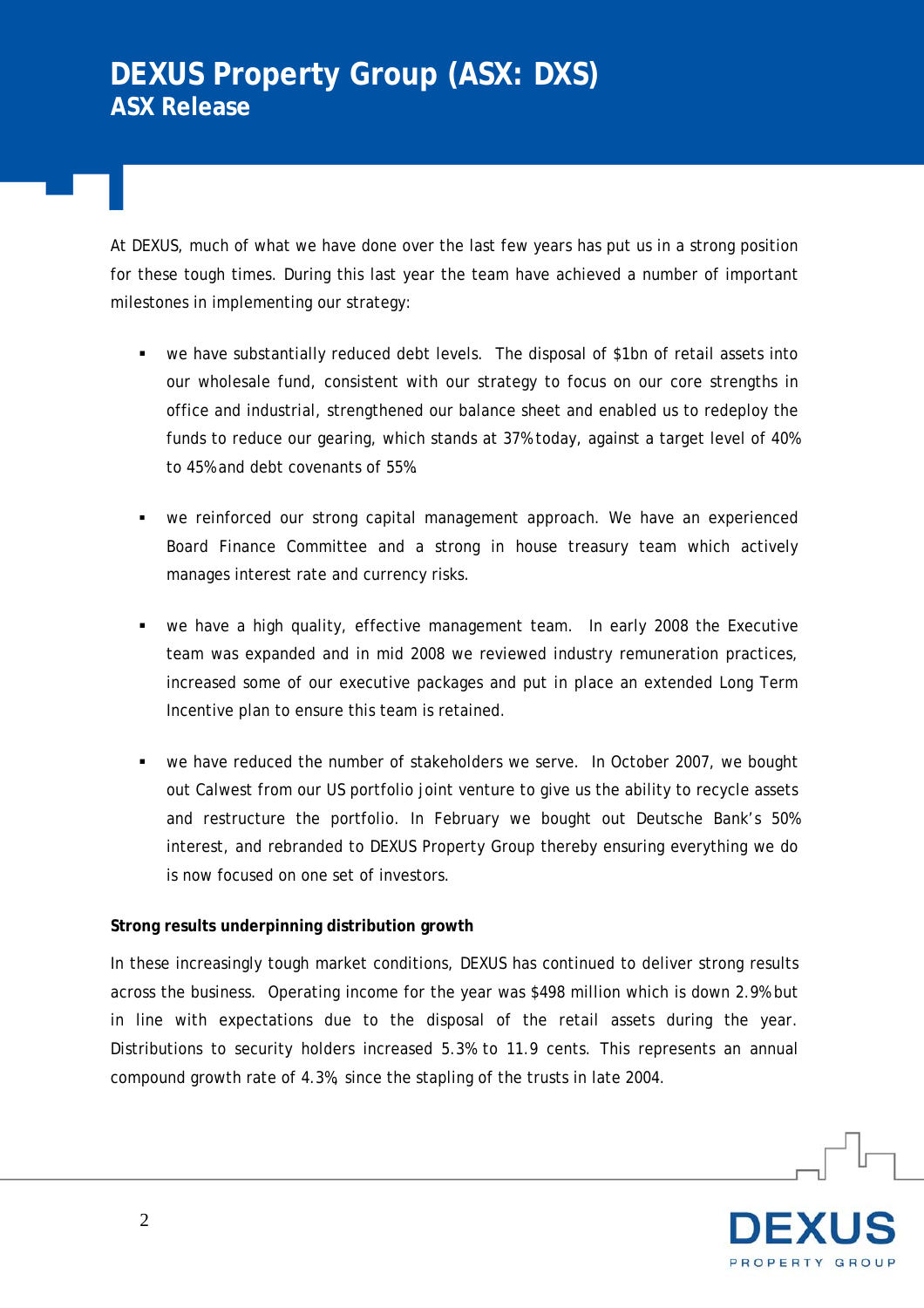## **Corporate Responsibility and Sustainability**

During the year, DEXUS continued to make significant progress in our Corporate Responsibility & Sustainability programs. From our world's best practice developments to future proofing our existing portfolio, we are committed to delivering operationally superior and sustainable properties, in line with our long-term commitment to Corporate Responsibility & Sustainability.

We are proud of our high quality portfolio and we actively work to ensure this is maintained so that we continue to attract premium tenants as a result of both the sustainable features of our buildings, as well as our reputation and commitment to operating with the highest levels of ethics, integrity and social responsibility.

Transparency is important to us so we've made extra efforts in the last year to keep our key stakeholders engaged and informed about our business. We received our first Australasian Reporting Award for the 2007 Annual Report, and we kept close to our major investors and lenders through a series of tours and briefings by the CEO and CFO over the last year. We have excellent relationships with our lenders and major shareholders, and we maintain a frank and open dialogue with the markets.

We're closer to our tenants. In an effort to increase and improve our service delivery in Office we are internalising the property management of a number of our office properties. To engage our tenants and understand their needs better, we've also rolled out tenant surveys.

Today we have released our Annual 2008 Corporate Responsibility & Sustainability Report and I would urge you to visit our website to view this and find out more about our activities in this important area.

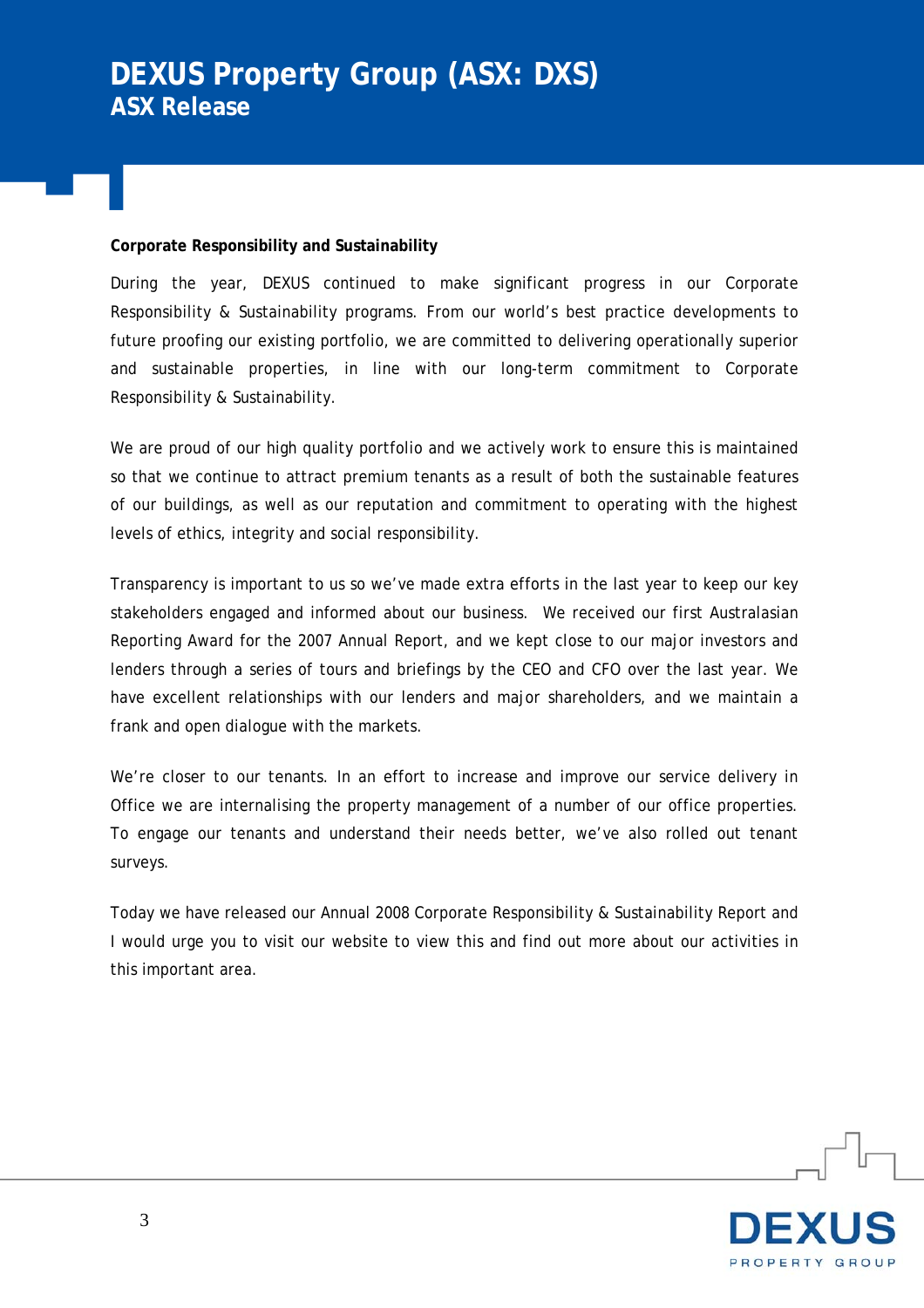As part of this commitment we have offset both the carbon emissions of our printed 2008 financial reports and the emissions generated at all our major investor events, including this Annual General Meeting, so that these activities are carbon neutral. That is, we have acquired certified carbon credits to offset the greenhouse gas emissions generated by investors travelling to this meeting, the printed materials and the resources to run this event today.

## **Corporate Governance**

The Board is committed to achieving the highest standards of corporate governance and social responsibility, and has adopted a framework that meets the ASX Principles of Good Corporate Governance. This year the membership of the Board was unchanged, offering security holders a complementary balance of skills, experience and independence, appropriate to the nature and extent of DEXUS's operations.

The Board regularly reviews the structure and responsibilities of its committees and I am pleased to report that the changes to the Board's committee structure, announced at the last AGM, have been implemented and are working well.

In addition, as part of our regular review, we have decided to increase the number of DEXUS Directors. One of the resolutions being put to you today, to increase the non-executive remuneration pool, will enable this expansion.

In conclusion, our focused and prudent approach has put us in a very good position relative to many of our competitors. Our house is in order, however when financial markets are not operating normally it is all the more important that we keep to our strategy, maintain our prudent financial position and leverage off the quality of the portfolio. In these times it is important to have such a highly experienced and capable management team.

In fact, I would like to particularly acknowledge the collective efforts of the entire DEXUS team, led by Victor. We can't predict what the future will bring, but we're in good shape. Confident about the future but we are not taking anything for granted.

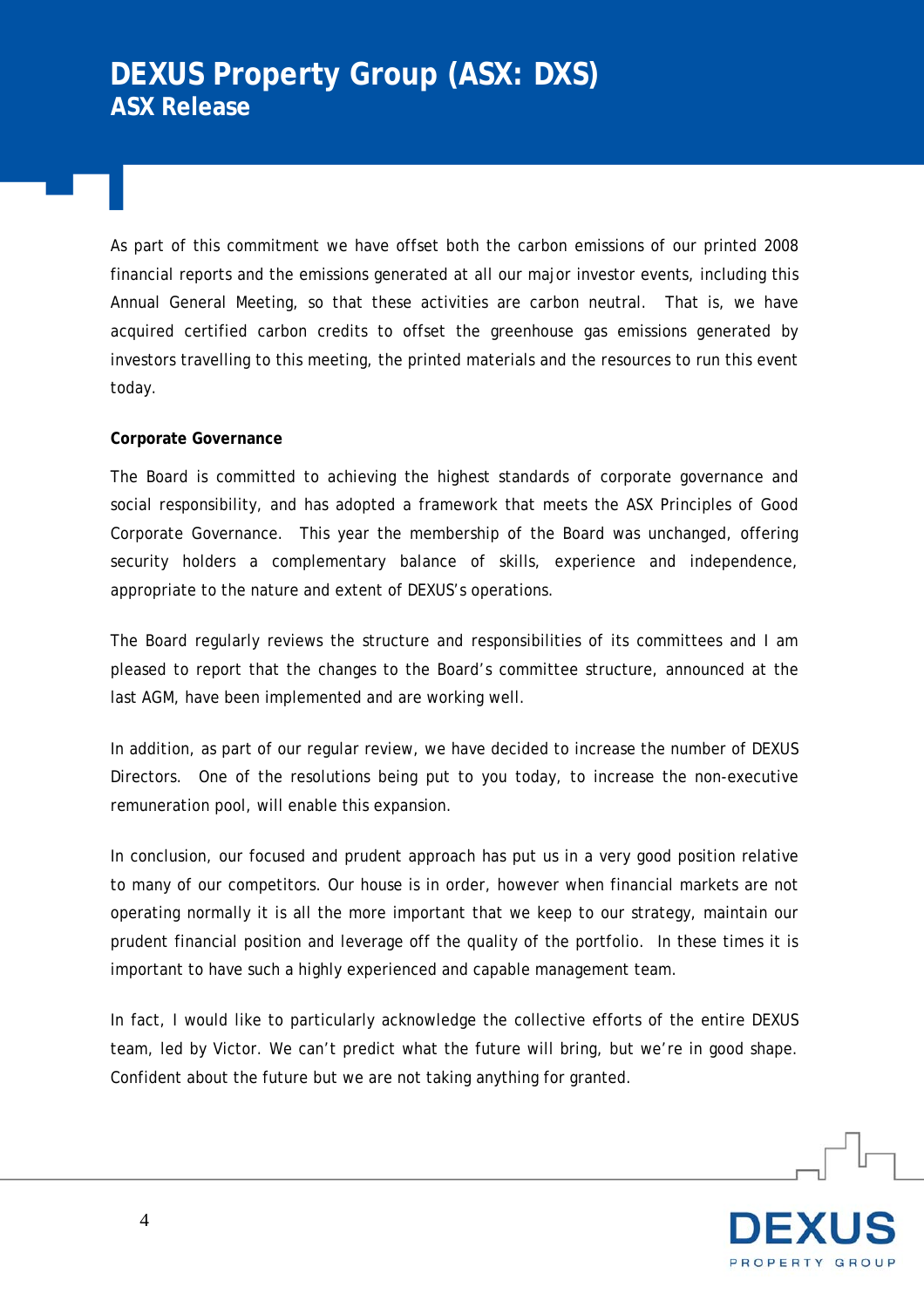On behalf of the Board, I wish to thank you for your support during the year. I will now hand over to Victor.

**Victor Hoog Antink, CEO's address** 

Thank you Chris, and good morning ladies and gentlemen.

As Chris said at the outset, these are difficult, indeed unprecedented times. Few could have predicted the market downturn that has occurred across all sectors of the economy. The environment within which we are now operating is volatile and it is certain that we can expect these challenging times to continue for some time to come.

DEXUS however, is well positioned to face these tougher operating conditions and we will continue to focus on managing the fundamentals, delivering value from our current portfolio and positioning the Group for the future. Our prudent and cautious approach is now more than ever the non-negotiable cornerstone of our business. What this market is re-enforcing is what has always been important to us at DEXUS: the active management of both our properties and our balance sheet to maximise returns for our investors while enabling sufficient financial flexibility to maintain and protect our strong market position and take advantage of opportunities that this market will provide.

I will now take you through some specific aspects of our performance last year and then address in more detail our results and outlook.

## **Operating results**

The quality of our portfolio - one of the highest quality portfolios in Australia – has delivered solid results during the last year. Importantly these earnings are very stable and sustainable, with 96% of earnings derived from rental income and strong tenant covenants with major Australian and international companies. Funds management fees and development contributions represent 3% and 1% respectively of earnings, which considerably reduces the risk of non-recurrent earnings.

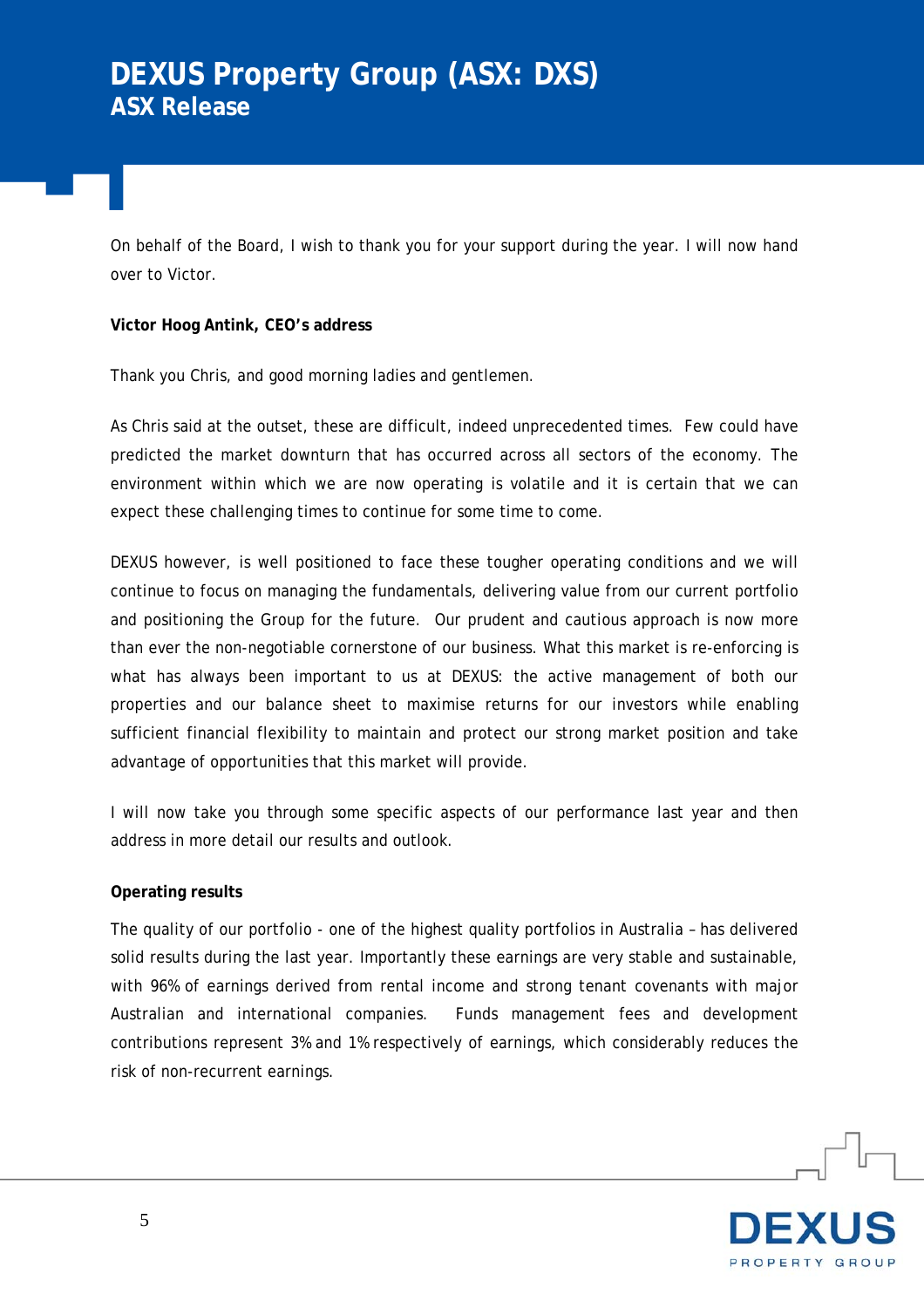Transactions undertaken during the year and continued proactive debt management resulted in the Group's gearing reducing to 33% at 30 June, well below our target range of 40 to 45%. As stated last week to the market, following recent significant currency fluctuations, the Group's gearing ratio is 37% - still well below the Group's targeted gearing range, and significantly below the Group's bank debt covenant ratio of 55%.

Consistent with our prudent financial approach, DEXUS's policy is to fully hedge our US and European asset and liability currency exposures. Consequently the size of our balance sheet and the value of our overseas assets and liabilities will change as currencies move, and gearing ratios will fluctuate. This policy ensures that Net Tangible Assets are not affected by currency movements.

In addition, in line with our Group Risk policy, we have implemented hedging strategies to mitigate the impact of further fluctuations to our gearing ratio, in the event of additional adverse currency movements. In short we are applying a prudent and cautious approach to maintain our sound financial position against a background of fluctuating exchange rates.

During the year, our portfolio continued to deliver strong results. Portfolio occupancy remained steady at 94%, average lease duration was 4.8 years and like for like income grew by 4.5%. This was the result of active leasing during the year, where we leased more than 800,000 square metres. To put this in perspective this is the equivalent of leasing 15 Australia Squares. To update you on the September quarter, portfolio occupancy remains at 94% and the average lease duration is steady at 4.8 years.

Looking at our business today there is much to be proud of. By way of summary:

As you know, DEXUS Property Group is one of Australia's largest, diversified property groups. Total funds under management as at 30 June 2008 stood at approximately \$15.3 billion, an increase of 12.5% on the previous year. We are a leading owner, manager and developer of quality property, with two-thirds of these assets owned and one-third held through our third party funds.

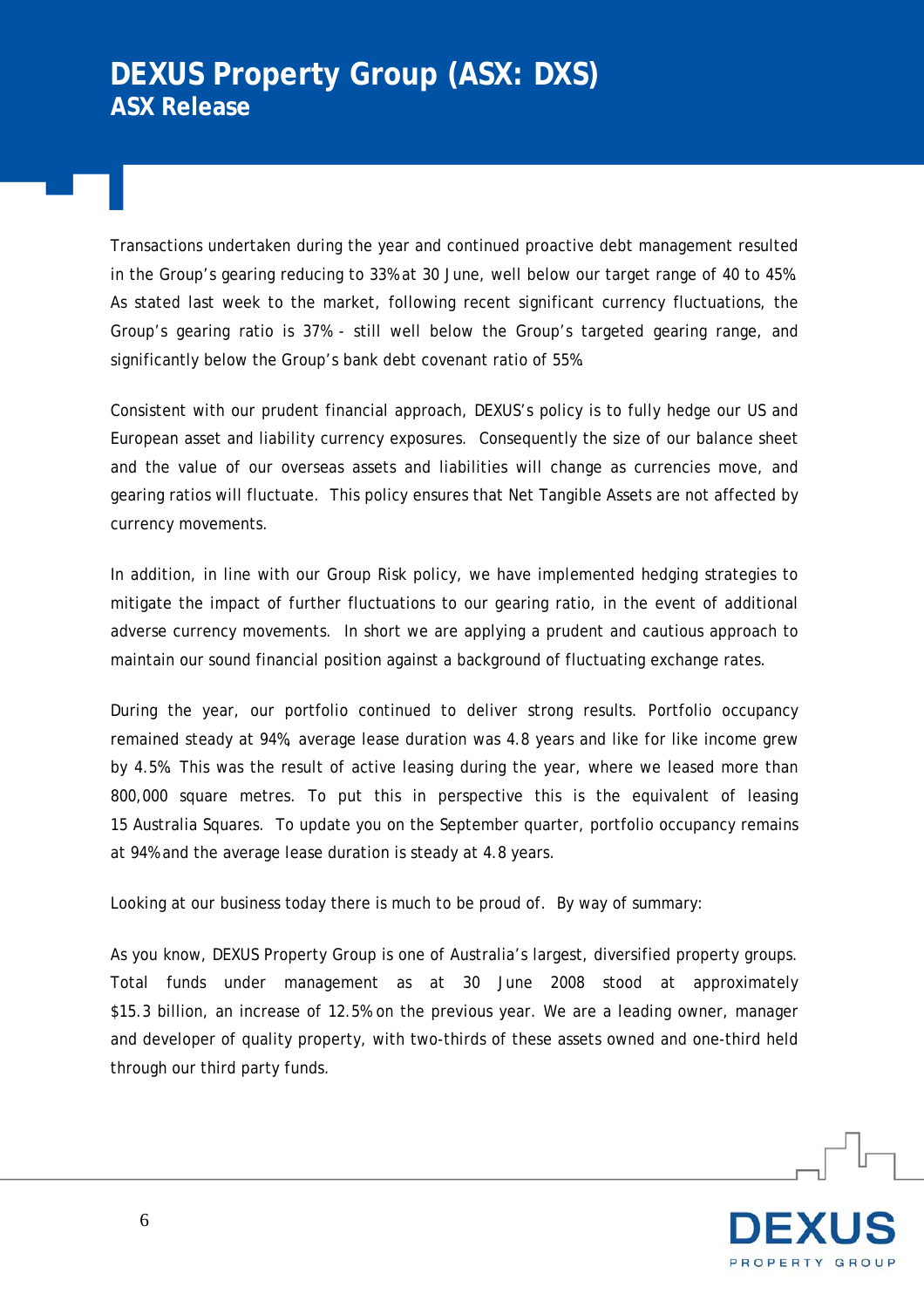As a Group, we are responsible for not only the largest - at more than \$7 billion - but also what we believe is the highest quality office portfolio in Australia.

In Industrial, we are a major player with approximately \$4.5 billion under management, with key developments in both the Sydney and Melbourne markets.

In Retail, where we have a fully integrated service capability, we manage more than \$3.6 billion of assets on behalf of third party owners.

Internationally, we own more than \$2 billion of assets, about 85% of which are in the United States and the remainder in Europe where we own a small portfolio of industrial assets valued at approx A\$300 million.

Turning to management, in times such as these, never has management been more in focus than it is today. At DEXUS we pride ourselves on the quality of our entire team and my Executive team, all of whom are here today, have proven specialist experience, combined with demonstrable leadership capability, which is fundamental in implementing our strategy.

Let me now outline the operational highlights of each of our business areas.

## **Office highlights**

DEXUS owns and manages the largest and highest quality office portfolio in Australia, including several iconic buildings such as Governor Phillip & Governor Macquarie Towers, 30 The Bond and Australia Square in Sydney and Woodside Plaza in Perth. We have further expanded the potential of your portfolio with the commencement of two of the newest and greenest office towers to be constructed in Australia: 1 Bligh Street in Sydney and 123 Albert Street in Brisbane.

95% of our office buildings are premium or A grade assets. The portfolio is also strategically located with 71% of our assets in the dominant Sydney market, of which 85% is in the Sydney CBD.

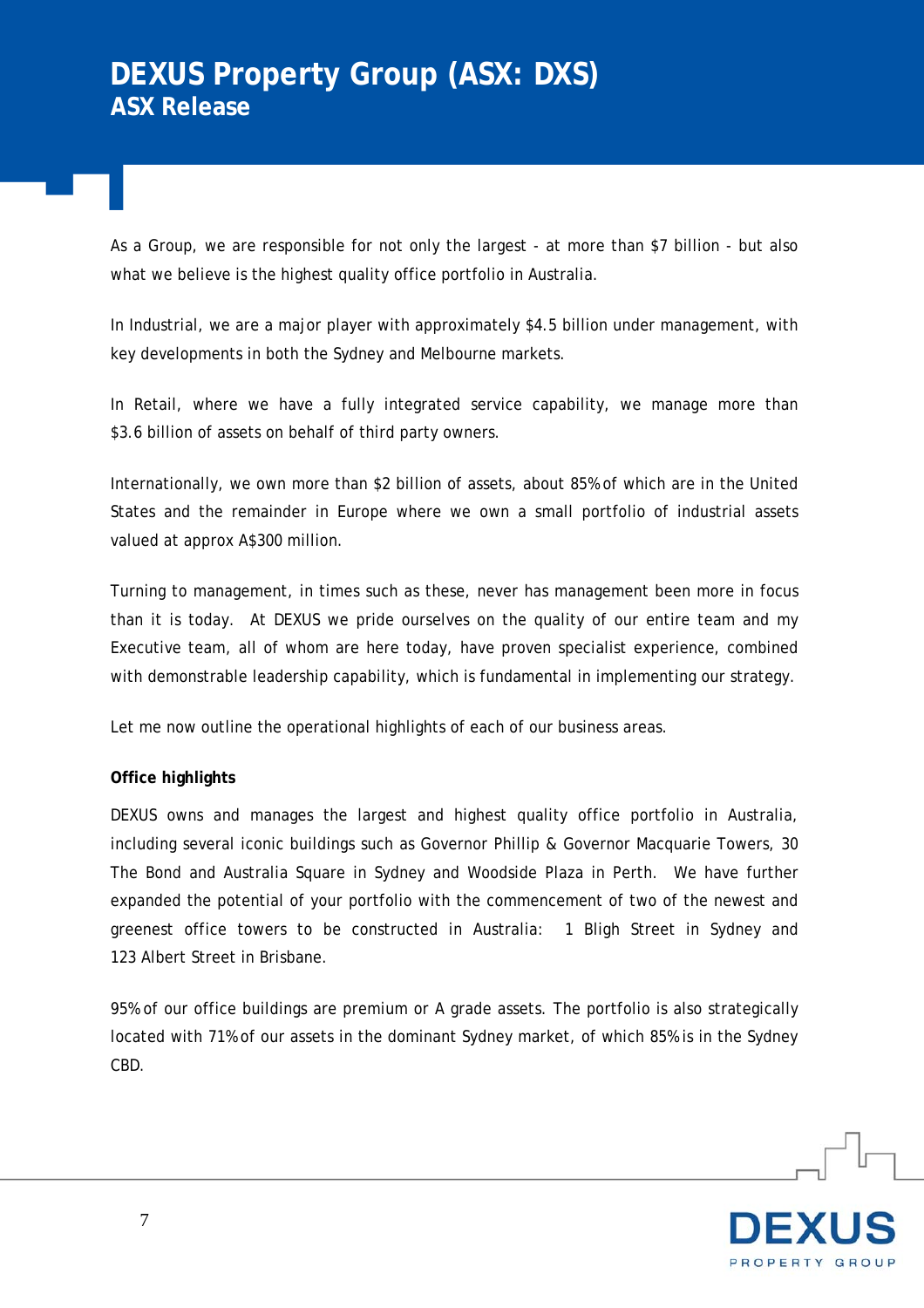Our portfolio continues to perform in line with our expectations. Consistent with our proactive management approach, since June 30 2008, we have negotiated heads of agreement or signed leases for 18,000 square metres of space which represents more than half of our 2009 lease expiries. We have achieved an average rental increase of 6.5%, without a significant change in leasing incentives to date. Looking forward at our major lease expiries we have executed heads of agreement in respect of over 16,000 square meters in Melbourne, thus significantly reducing our 2011 expiries.

Despite some downturn in business confidence, our portfolio remains strong with occupancy by area and average lease duration steady at 98% and 5.7 years respectively, tenant retention steady at 72% and no significant increases in tenant arrears.

Looking ahead, we anticipate that leasing markets will ease in some locations due to falling business confidence. Given our weighting to Sydney, however we see vacancy remaining relatively tight over the next three years and I believe we can still anticipate rental growth in the coming year. This confidence is based on our track record of leasing success and the under-renting embedded in our portfolio.

#### **Office developments**

Turning now to our two new major developments, both of which are designed to achieve world's best practice 6 star Green Star and 5 star NABERS Energy ratings.

## **1 Bligh Street**

Our flagship development in Sydney - 1 Bligh Street – will be a 28 level, 42,000 square metre premium-grade office building, located in one of the nation's most prominent commercial sites near Sydney's Circular Quay.

We can announce today that we have entered into a heads of agreement with Clayton Utz, one of Australia's pre-eminent legal firms to be the anchor tenant at 1 Bligh, taking up approximately 55% of the available space. At this time, we are finalising the Agreement For Lease which we expect to sign in November 2008. Demolition of the existing buildings on the site is scheduled to be completed by Christmas, with the building due to be completed by mid 2011.

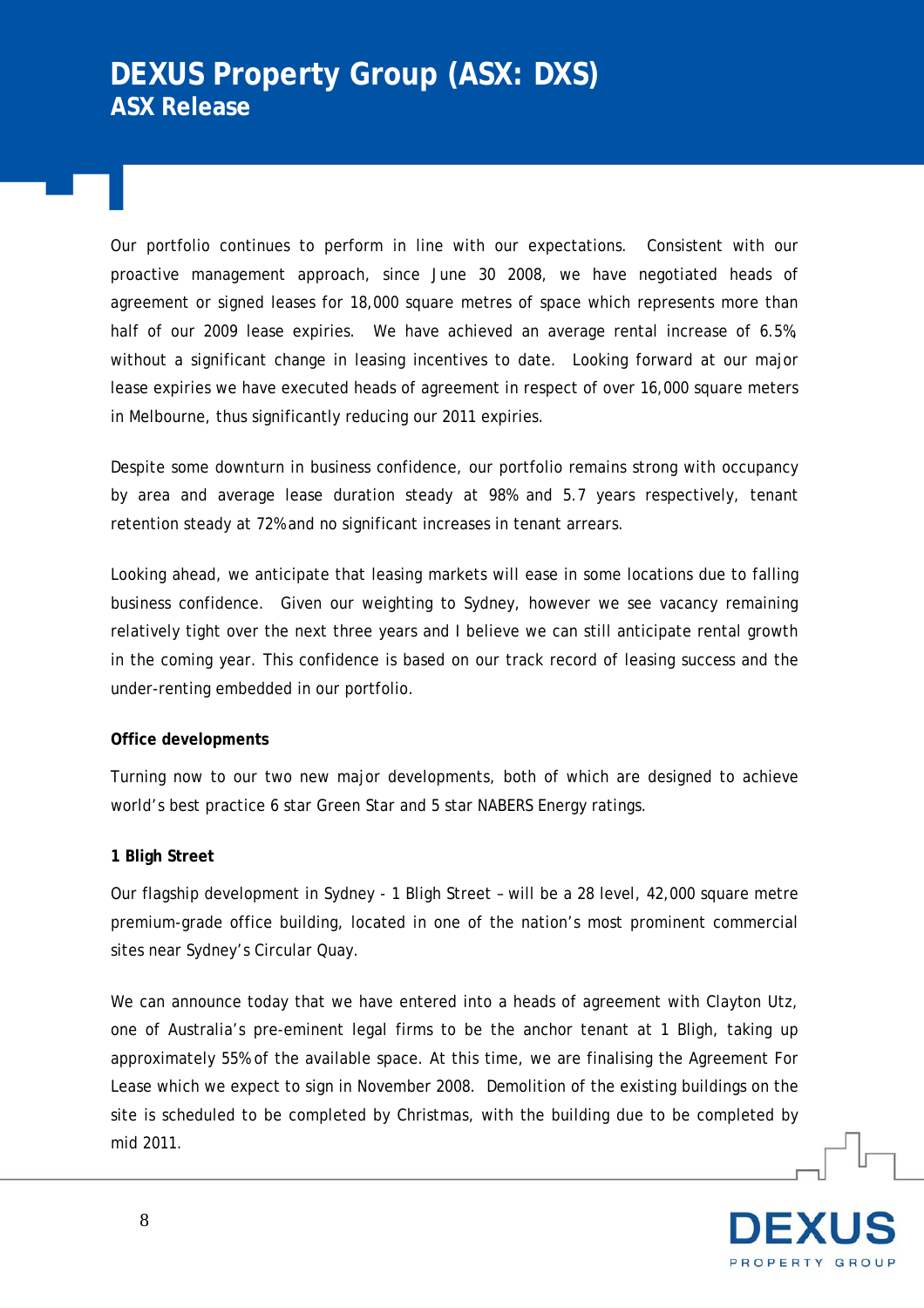# **DEXUS Property Group (ASX: DXS) ASX Release**

### **123 Albert Street, Brisbane**

During the year we also commenced our flagship development in Brisbane at 123 Albert Street. Construction of this premium-grade office tower is underway with Rio Tinto taking 68% of the tower's available area with an option to expand to at least 80%. The building is due to be completed by late 2010.

### **60 Miller Street, Sydney**

The redevelopment of our A-grade Office tower in Victoria Cross, North Sydney is progressing on track, with completion due in the first quarter of 2009. The construction of a five-level, A-grade office extension on the western portion of the building adds 5,000 square metres to the building, and provides some of the largest floor plates in North Sydney. The new A-grade building has been designed to achieve a Green Star Rating of 4 stars and a NABERS Energy Rating of 4.5 stars. I am pleased to announce that heads of agreement have been signed for all of the newly developed space.

## **Industrial highlights**

Moving on to our Australian industrial portfolio, this is strategically located in key industrial sub-markets around Australia, with a solid and diverse customer base. The high quality and geographic diversification of this portfolio puts us in a strong position, particularly in these more turbulent times. Our active management approach delivered strong results in the year ending 2008 due to solid leasing activity and the successful delivery of developments. Occupancy remains high at 98% – due in large part to our active approach to management and leasing.

The Australian industrial portfolio's tenant retention is currently tracking in excess of 80%, up from 72% at June. This follows an active leasing quarter with renewals and heads of agreement negotiated over more than 66,700 square metres of the portfolio and rent reviews saw increases of more than 5% being achieved. Occupancy decreased slightly by 1% to 97.6%, due to four small lease expiries, and the weighted average lease term to expiry by income remains steady at 4.4 years.

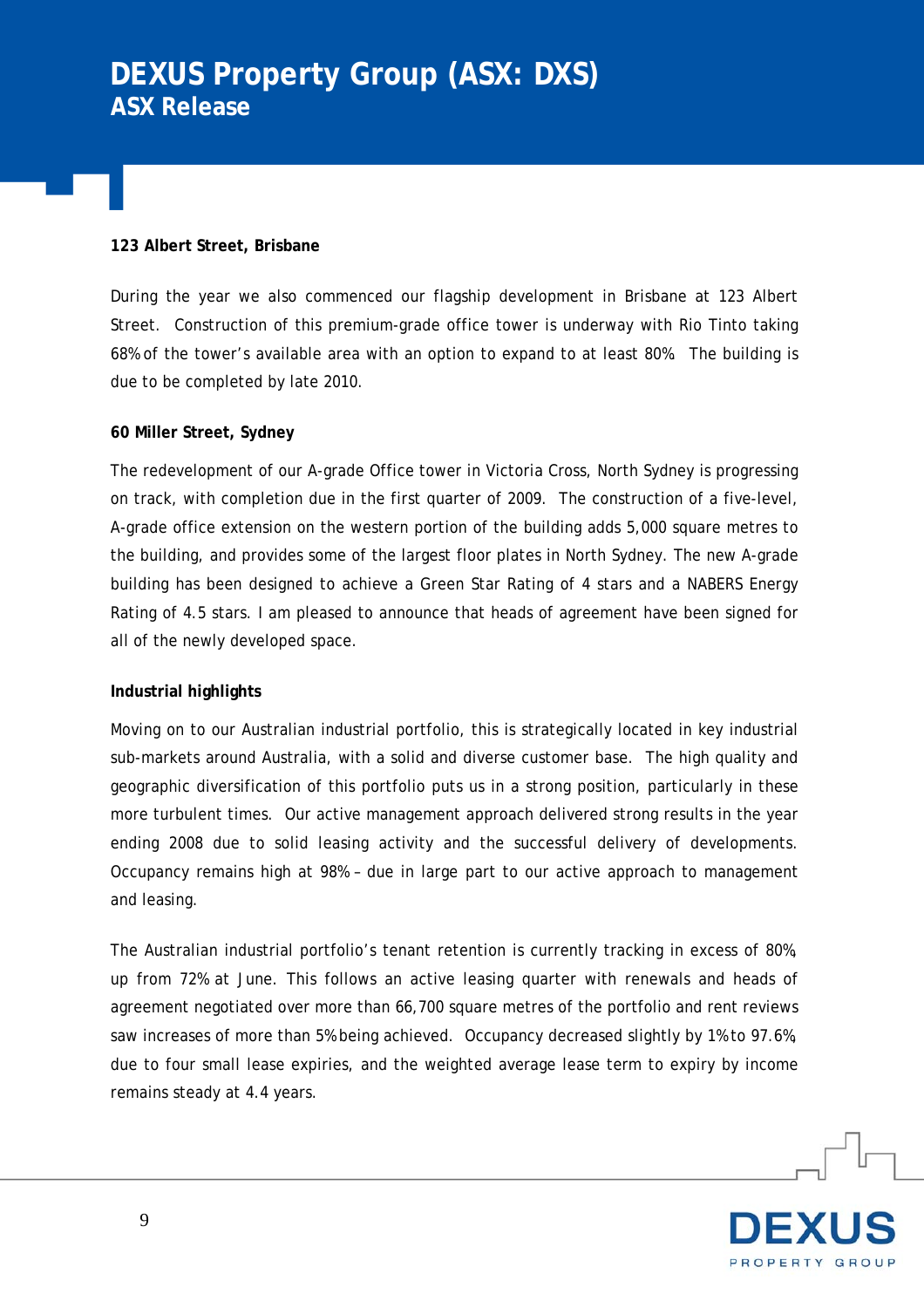As you can see the Australian industrial portfolio is continuing to perform well, however reflecting the much more negative business environment today, we are seeing some slowdown in the overall industrial property market and expect that take up in 2009 is likely to ease. In anticipation we have already negotiated over 22,000 square meters of space which is not due to expire until after June 2009.

### **Industrial Developments – Australia**

### **Greystanes**

During the year we acquired a 50 hectare, strategic industrial site in Greystanes, such that we now have significant development capability to meet tenant demand in 2 strategically located logistics markets in Sydney and Melbourne.

We acquired the site at Greystanes fully serviced from Boral with all planning approvals and infrastructure in place, thus de-risking the project in advance and ensuring certainty of delivery. Our strategy for the estate is to offer a premium product to the market, directly targeted to our tenant base offering the type of infrastructure and services our customers expect and demand.

In line with our commitment to sustainability, we are incorporating environmentally sustainable development specifications. For instance, we will recycle up to 150 megalitres of storm and ground water from the site to water the adjacent golf course, a local school and parks in the community.

#### **North America**

Since June the portfolio has performed in line with our budgets. While the US economic conditions in which our tenants operate has weakened, tenant arrears have not increased significantly, although we are seeing slowing leasing demand. Occupancy remains strong at 92% as at 30 September and our retention rate remains high at 72% - we are seeing existing tenants more likely to renew their lease than relocate. The weighted average lease term to expiry by income increased to 4.1 years.

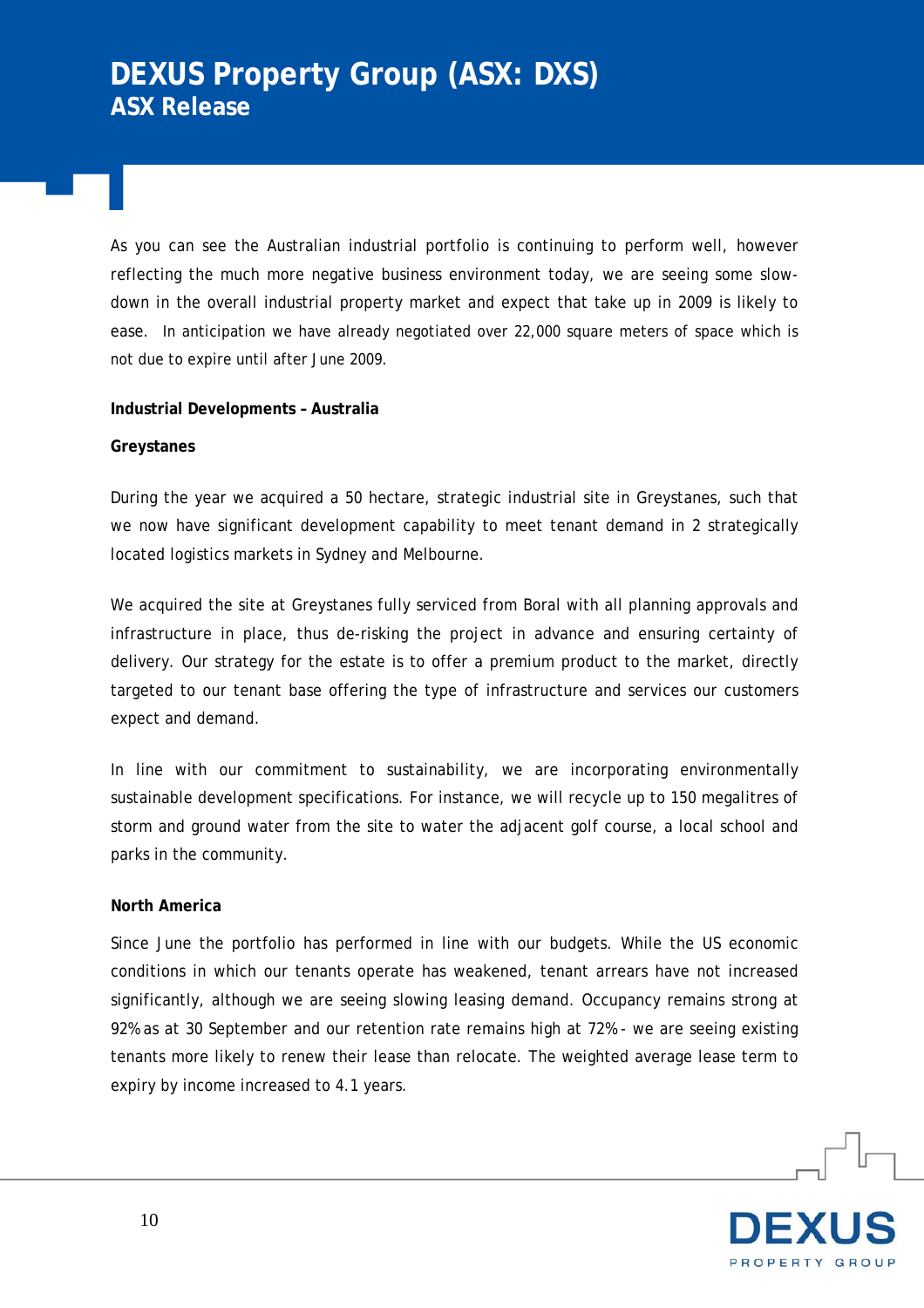We have completed the majority of planned developments in the US. In San Antonio, we have four of our nine development projects underway and, reflecting the caution that these times dictate, we are reviewing the staging for the balance of these developments with our joint venture partner. The Whirlpool program, which we commenced in 2006, will complete once we have settled on facilities in Columbus, Ohio in early 2009 and in Seattle and Atlanta over the next 18 months, as planned.

In the US our strategy is to, over time, reduce the number of sub-markets in which we invest to achieve greater scale, strengthen our US platform and create further value for investors.

## **Europe**

The European industrial market continues to be challenging. Occupancy increased to 87.7% as at 30 September and the weighted average lease term to expiry by income decreased slightly to 3.4 years. In 2009 we will continue to focus on active leasing and maximising rental returns while we look at options to reposition the portfolio over the medium term.

#### **Third party funds management**

Our third party funds increased by approximately 39% to \$6.4 billion in the year to 30 June 2008. A significant part of this increase was due to the acquisition of the retail portfolio supported by an \$800 million capital raising by the DEXUS Wholesale Property Fund, which attracted new international investors including some from North America, Europe and the Middle East.

Consistent with our management approach we have no co-investments in our funds and debt within the funds represents less than 10% of total portfolio value. The funds primarily fall into two categories; our \$3 billion wholesale fund and \$3 billion in our two mandates, STC and AXA.

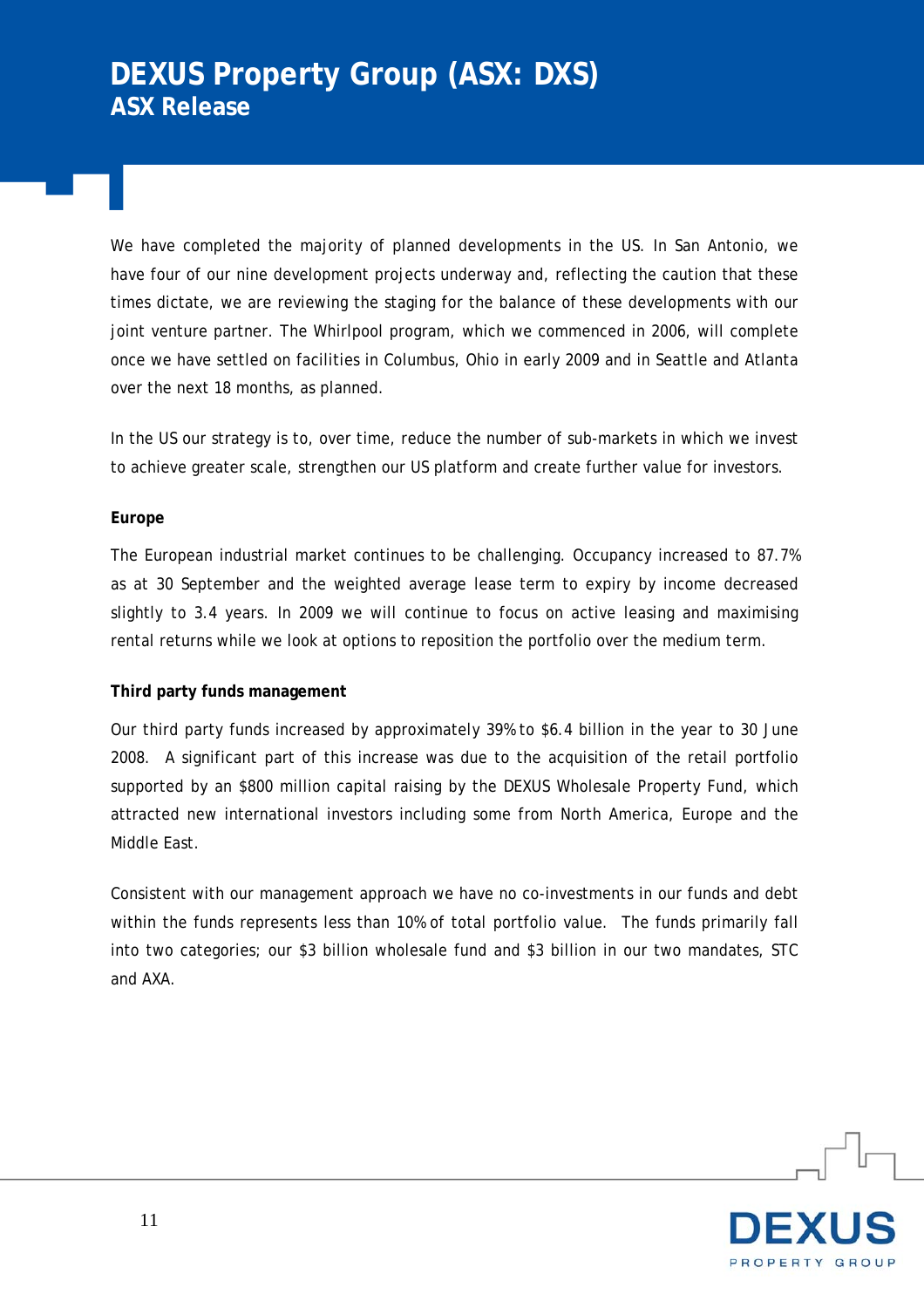## **Corporate Responsibility & Sustainability**

Your Chairman has already touched on our commitment to sustainability. With climate change a dominant topic, it is worth reminding ourselves that, at DEXUS, we have been implementing sustainability features into our portfolio for 10 years. Not only do we own the first five star building in Australia, 30 The Bond, but our most recent flagship developments in Brisbane and Sydney are designed to six star specifications.

Operating sustainably is a fundamental part of our business, our culture and a point of difference for tenants, who increasingly are demanding sustainable buildings with leading edge green features.

In this our 10th year of sustainability programs, we continue to progress the roll-out of portfolio-wide initiatives to improve the performance of our buildings step by step, in line with the individual asset strategies, ensuring our sustainability programs are tailored to each property whilst enhancing economic viability and investor returns.

As Chris mentioned our latest Corporate Responsibility & Sustainability Report is available on our website today and I would encourage you to review this, in conjunction with our Annual Report which provides a comprehensive overview of the business and our key achievements in the last year.

#### **Outlook**

We realise that now more than ever investors want to know what is likely to happen and what you can expect from DEXUS in the future. While the trading conditions are difficult to predict in these volatile times, let me address a number of key issues that are facing the market and DEXUS's response to them.

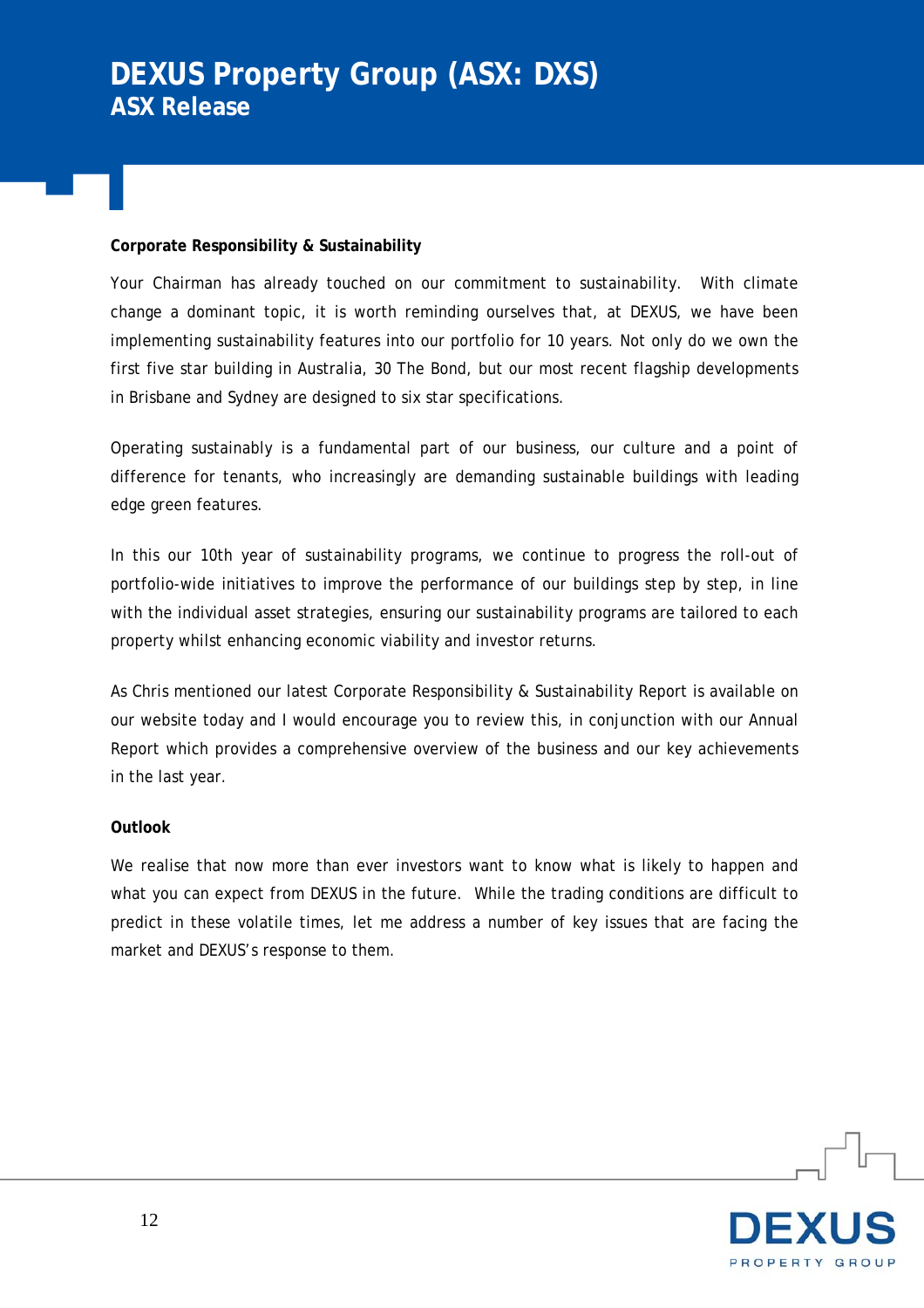Firstly, asset valuations. Generally, they are in decline around the world. The key point for DEXUS is that the quality of our portfolio is such that we are better positioned than most to be protected from the downward pressure on values. Across your quality portfolio, leasing remains strong and we expect some rental increases will continue to be achieved. As you know our occupancy and tenant retention levels remain high and arrears are steady. We do anticipate, however that lagging business confidence will see a weakening in demand in 2009. This will particularly impact the lower quality end of the market.

Secondly, focusing on quality developments with appropriate financial returns. We continue to carefully review feasibilities of developments and in the last 12 months have delayed a number of planned developments such as 105 Phillip Street in Parramatta until we achieve suitable tenant pre-commitment.

Thirdly capital management - this has been a matter of concern for many companies and rightly there has been intense market focus on funding needs including short-term debt refinancing. More recently, and as previously discussed, currency fluctuations have impacted our gearing. Let me reassure you of DEXUS Property Group's focus on preserving a sound debt position and active capital management strategies.

As announced at our Full Year Results presentation in August, we had already secured \$250 million of the \$580 million due for refinancing in the 2009 financial year. Since then we have agreed terms to renew an \$80 million facility in respect of the US properties and we are well advanced in refinancing the remainder by this calendar year. Once secured, our attention will turn to our commitments and maturities for following years.

## **Distribution Policy**

I said at the outset that our prudent and cautious approach is the cornerstone of the DEXUS business and as far as the Board and I are concerned, protecting security holder value is our primary objective.

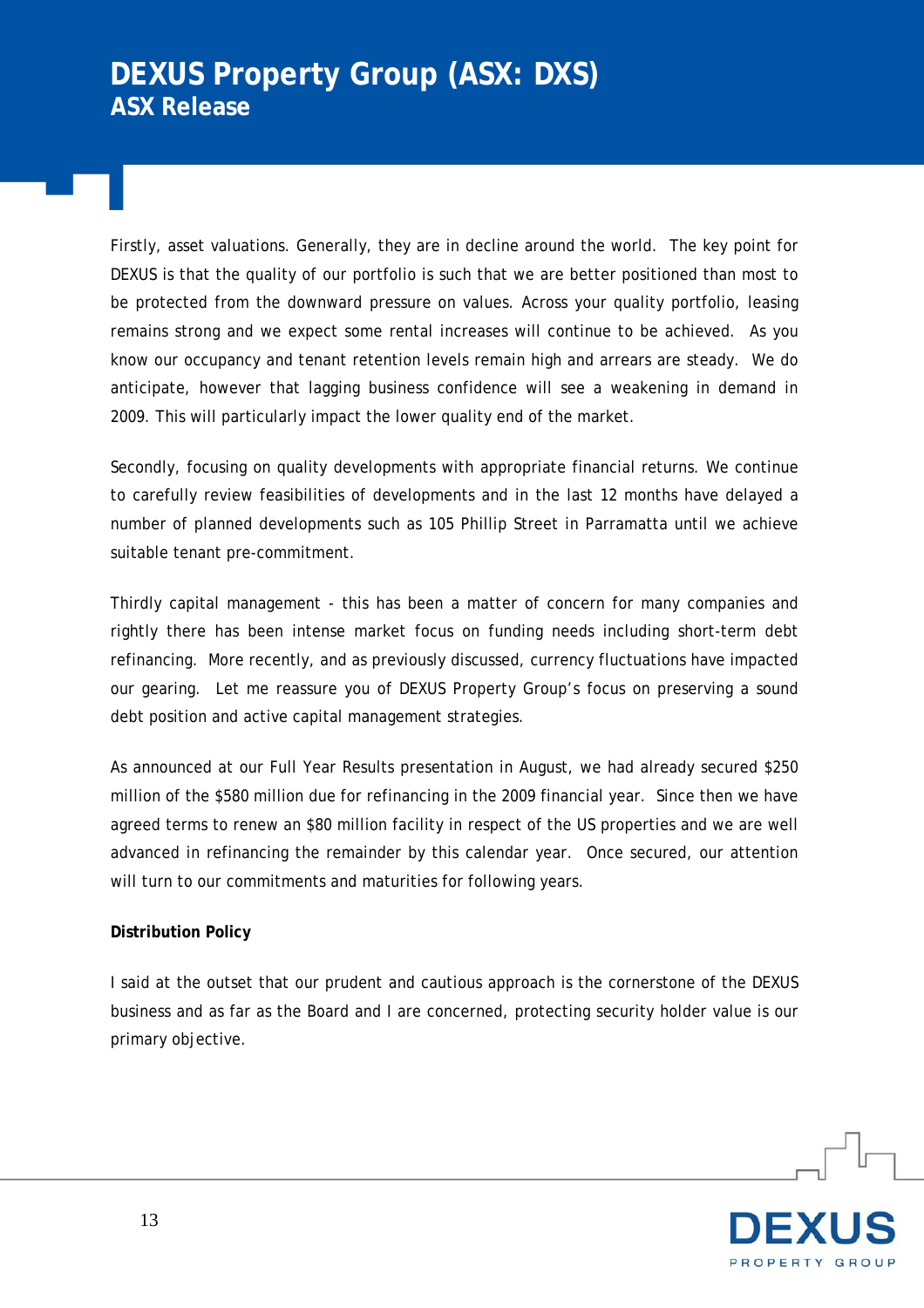In this regard, we have also recently completed a review of our distribution policy and the role of the DRP in our capital management process, taking into account global best practice in this area. We believe it prudent to change our distribution policy to retain funding for tenant incentives and ongoing maintenance CAPEX and only distribute cash that is derived from operations.

Accordingly, I announce today that our distribution policy for the year ending 30 June 2009 and thereafter will be to distribute 70% of our funds from operations. This approximates 100% of operating cashflow less the amount necessary to meet tenant incentives and maintenance CAPEX.

We also wish to confirm that the DRP will continue to operate, however will not be underwritten in the foreseeable future.

### **Guidance**

You'll recall that in August we provided earnings guidance of 12.1 cents per security – comprising 11.8 cents derived from our property portfolio and an additional 0.3 cents from anticipated contributions from development.

Given the increasingly uncertain environment, we do not believe it appropriate to give guidance in respect of earnings from development contributions. Additionally we have reviewed the assumptions underlying our operational performance and believe it appropriate to provide current guidance in respect of funds from operations in the area of 11.7 cents per security.

The effect of the revised guidance and the payout ratio policy change means that we expect to distribute 8.2 cents per security in two payments over the full year, instead of the 12.1 cents previously advised.

I know this will be disappointing for some investors, but we have a strong financial position and it is critical we maintain and protect that. We fully expect this policy will result in higher Earnings Per Security and Net Tangible Assets growth both of which will benefit security holders.